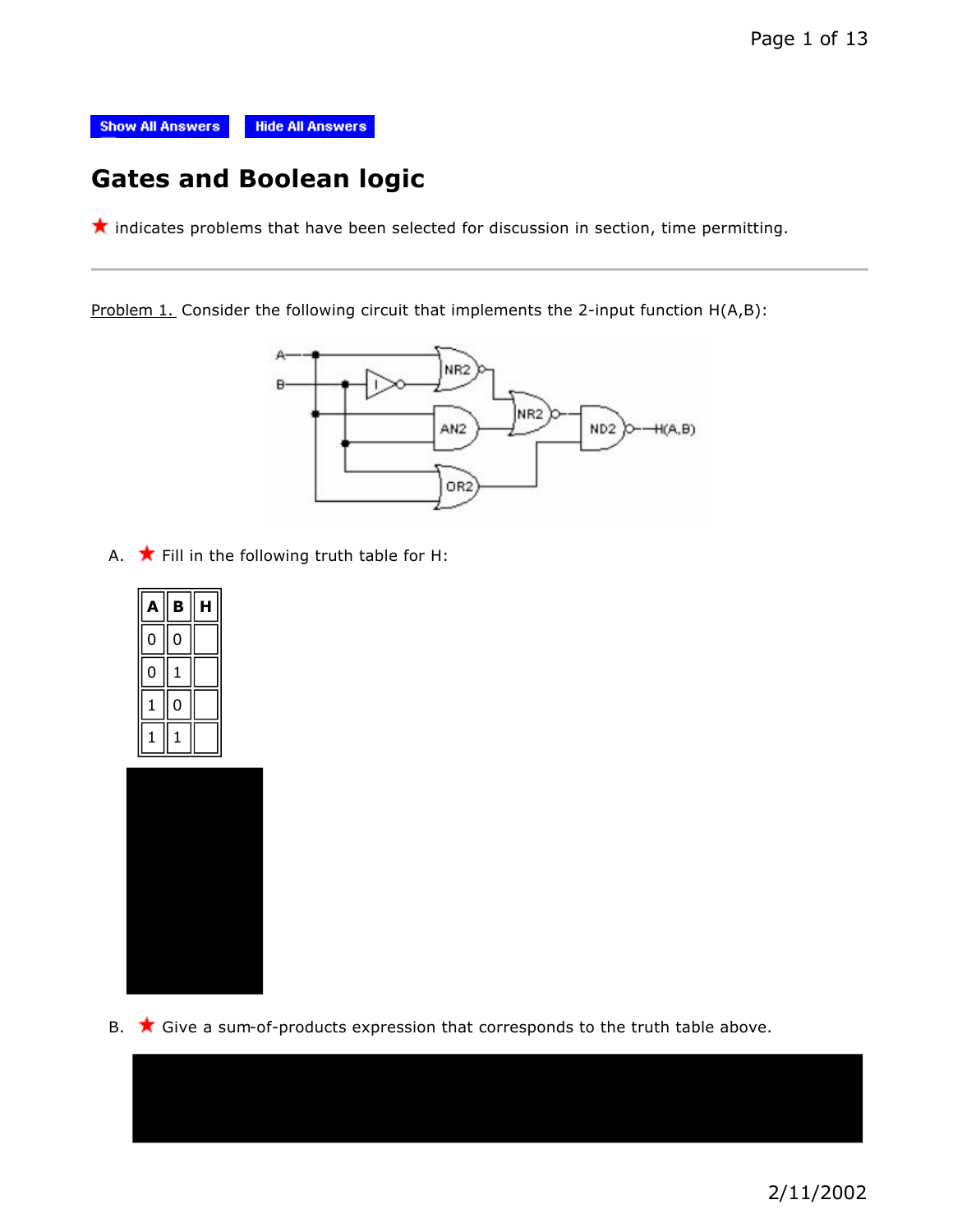C.  $\star$  Using the following table of timing specifications for each component, what are  $t_{CD}$ ,  $t_{PD}$ and  $t_R$  for the circuit shown above?

| $\parallel$ gate $\parallel$ t $_{\textsf{CD}}\parallel$ t $_{\textsf{PD}}\parallel$ t $_{\textsf{R}}\parallel$ |                                               |  | t <sub>F</sub> |
|-----------------------------------------------------------------------------------------------------------------|-----------------------------------------------|--|----------------|
|                                                                                                                 | $\sqrt{3ps}$ $\sqrt{15ps}$ $8ps$ $\sqrt{5ps}$ |  |                |
| ND2 5ps 30ps 11ps 7ps                                                                                           |                                               |  |                |
| AN2 12ps 50ps 13ps 9ps                                                                                          |                                               |  |                |
| NR2 5ps 30ps 7ps 11ps                                                                                           |                                               |  |                |
| $\sqrt{OR2}$ 12ps 50ps 9ps 13ps                                                                                 |                                               |  |                |



#### Problem 2. **Gates and Boolean equations**

J

A. Show the Boolean equation for the function F described by the following circuit:



B.  $\star$  Consider the circuit shown below. Each of the control inputs, C0 through C3, must be tied to a constant, either 0 or 1.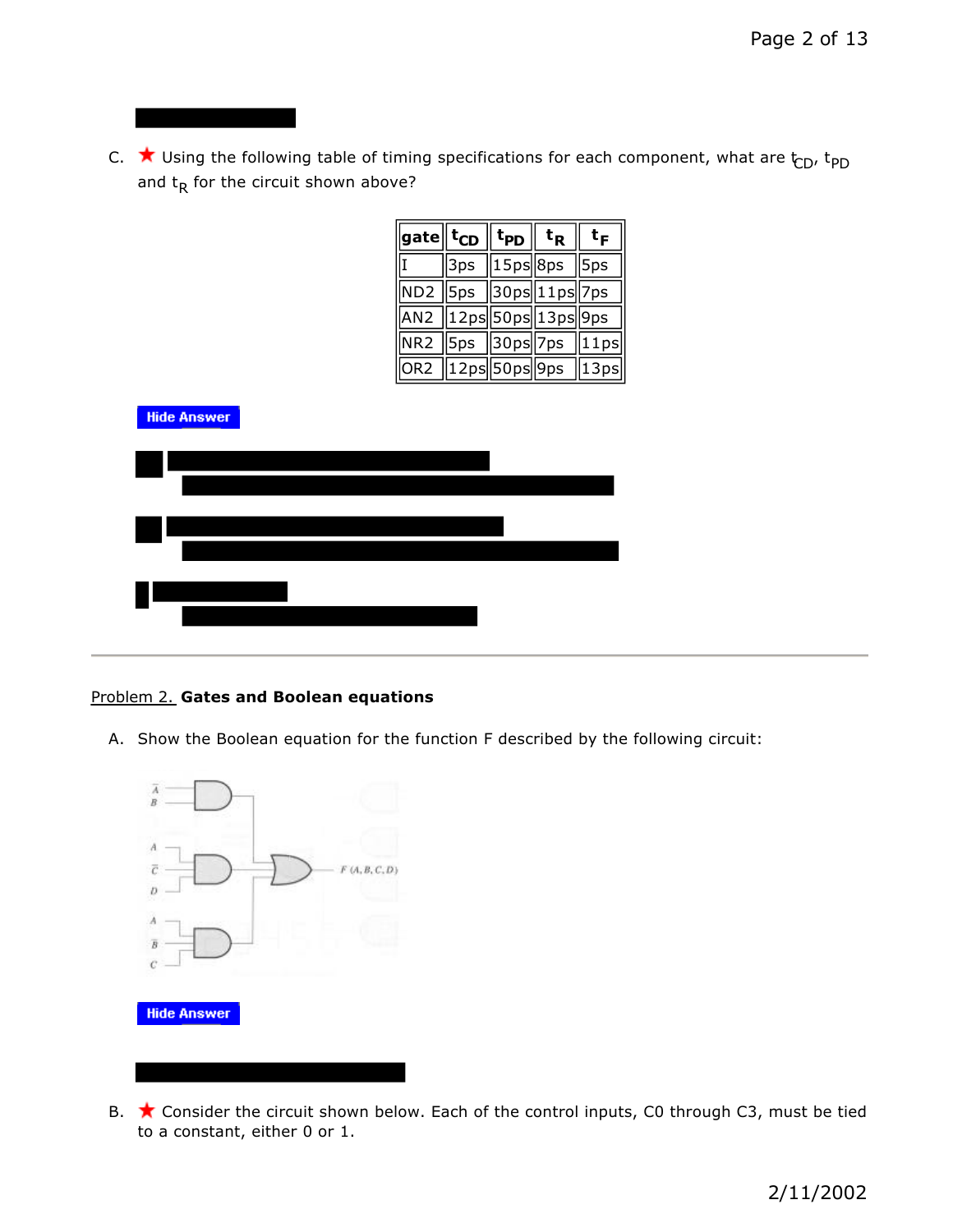

What are the values of C0 through C3 that would cause F to be the *exclusive OR* of A and B?

**Hide Answer** 

C.  $\star$  Can any arbitrary Boolean function of A and B be realized through appropriate wiring of the control signals C0 through C3?



D. Give a sum -of-products expression for each of the following circuits: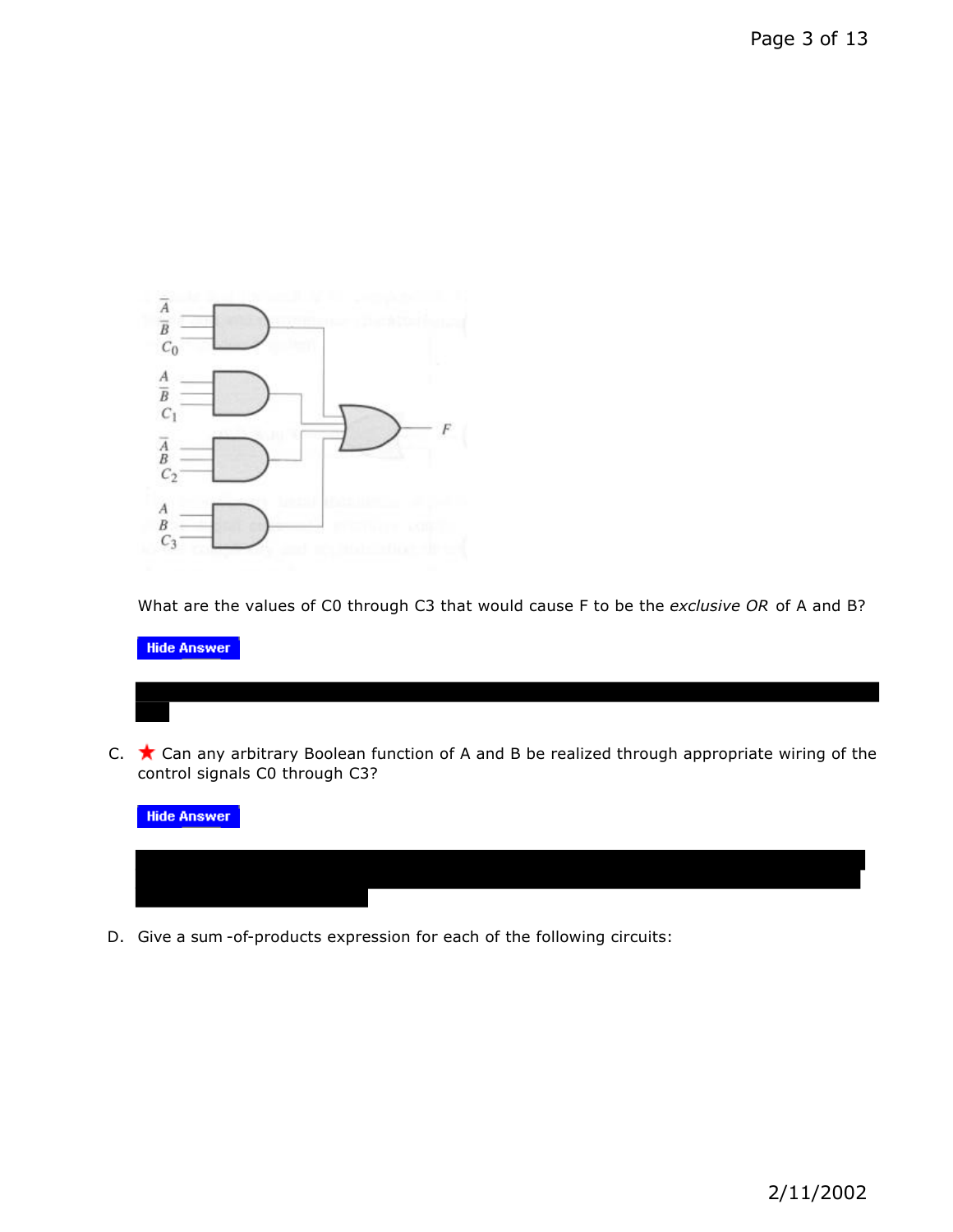

**Hide Answer** 



E. Give a canonical sum -of-products expression for the Boolean function described by each truth table below

| B        | C | F(A, B, C) | B        | С        | G(A, B, C) |
|----------|---|------------|----------|----------|------------|
| $\Omega$ | 0 |            | $\Omega$ | $\bf{0}$ |            |
| U        |   |            |          |          |            |
|          |   |            |          |          |            |
|          |   |            |          |          |            |
| U        |   |            |          |          |            |
|          |   |            |          |          |            |
|          |   |            |          |          |            |
|          |   |            |          |          |            |
|          |   |            |          |          |            |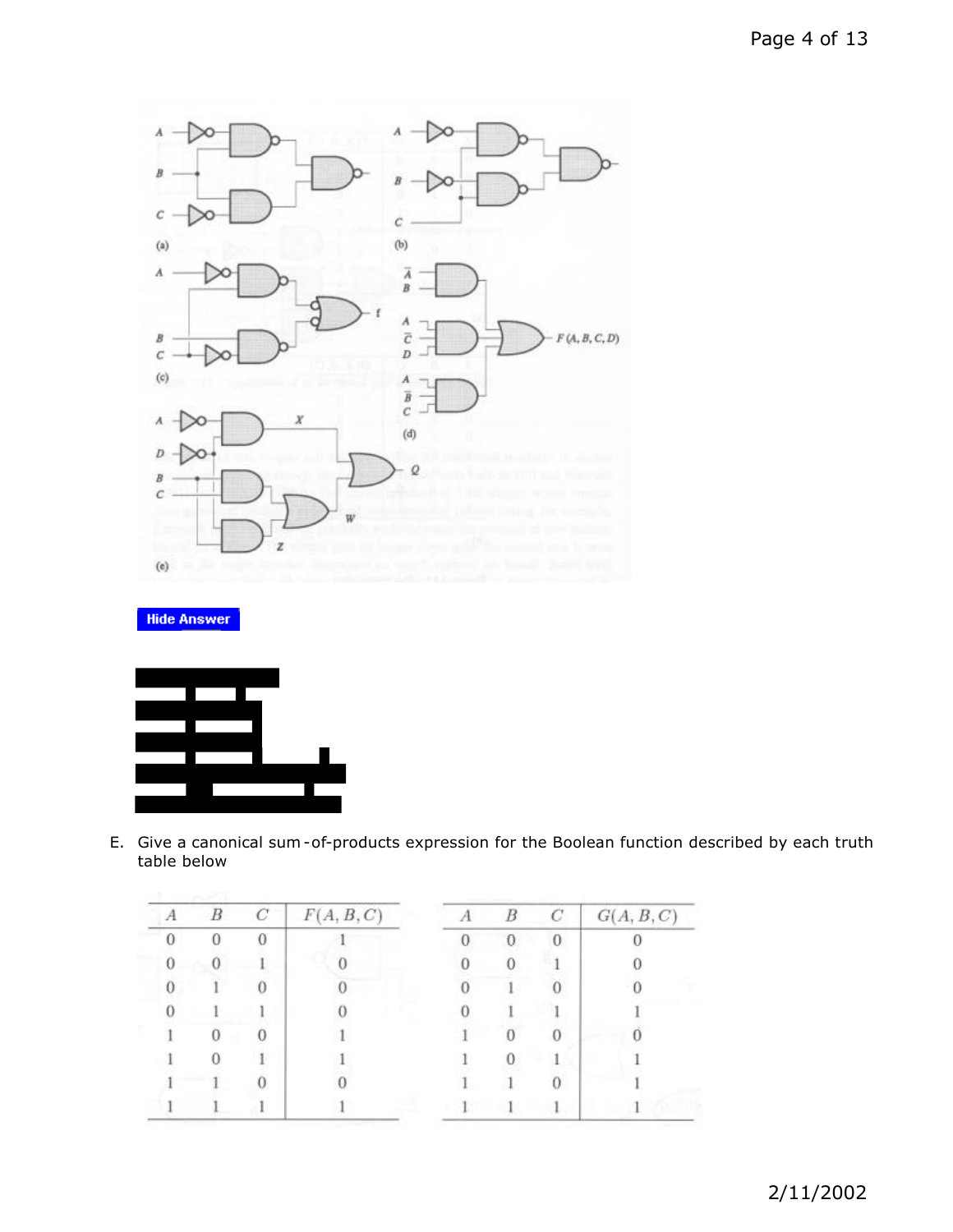

| <u> De la Barca</u> |  |  |  |
|---------------------|--|--|--|
|                     |  |  |  |
|                     |  |  |  |
|                     |  |  |  |
|                     |  |  |  |
|                     |  |  |  |
|                     |  |  |  |

F. We've seen that there are a total of sixteen 2-input Boolean functions. How many 5-input Boolean functions are there?

| <b>Hide Answer</b> |  |  |
|--------------------|--|--|
| <u>am Dıllıma</u>  |  |  |
|                    |  |  |
|                    |  |  |

Problem 3. A priority encoder has inputs that are assigned some predetermined order. The output is the binary encoding of the first "1" valued input from the ordered list, and it is zero otherwise.

A.  $\star$  Give the truth table for a 3-input priority encoder.

| <b>Hide Answer</b>                                                                            |
|-----------------------------------------------------------------------------------------------|
|                                                                                               |
| III                                                                                           |
| B. $\star$ Give a sum of products realization of this priority encoder.<br><b>Hide Answer</b> |
|                                                                                               |

the control of the control of the control of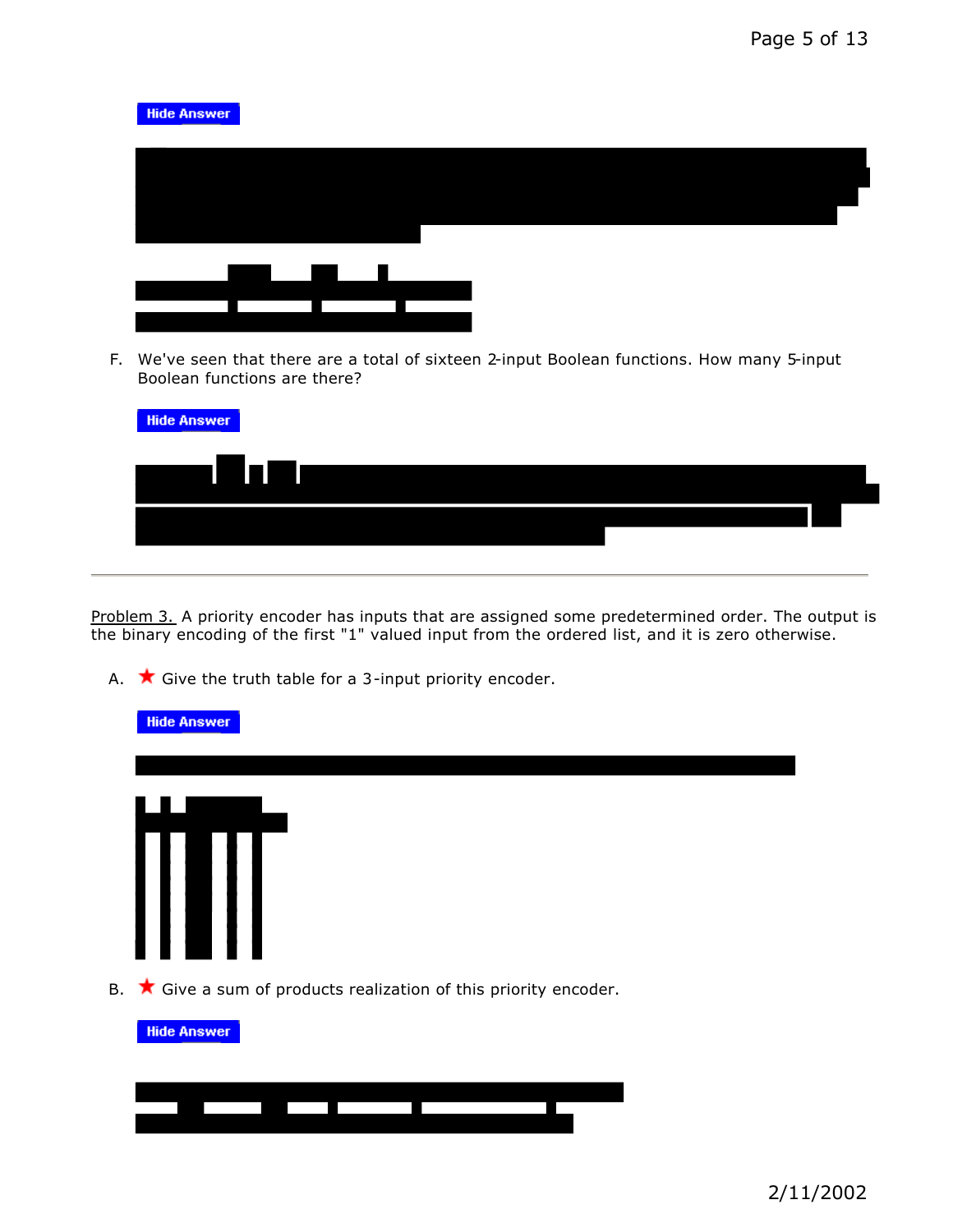Problem 4. Suppose we are building circuits using only the following three components:

- inverter:  $tcd = 0.5$ ns,  $tpd = 1.0$ ns,  $tr = tf = 0.7$ ns
- 2-input NAND:  $tcd = 0.5$ ns,  $tpd = 2.0$ ns,  $tr = tf = 1.2$ ns
- 2-input NOR:  $tcd = 0.5$ ns,  $tpd = 2.0$ ns,  $tr = tf = 1.2$ ns

Consider the following circuit constructed from an inverter and four 2-input NOR gates:



A.  $\star$  What is t<sub>PD</sub> for this circuit?

**Hide Answer** 

B.  $\star$  What is t<sub>CD</sub> for this circuit?

| <b>Hide Answer</b>                                        |
|-----------------------------------------------------------|
|                                                           |
|                                                           |
| C. $\star$ What is the output rise time for this circuit? |



D.  $\star$  What is t<sub>PD</sub> of the *fastest* equivalent circuit (i.e., one that implements the same function) built using only the three components listed above?

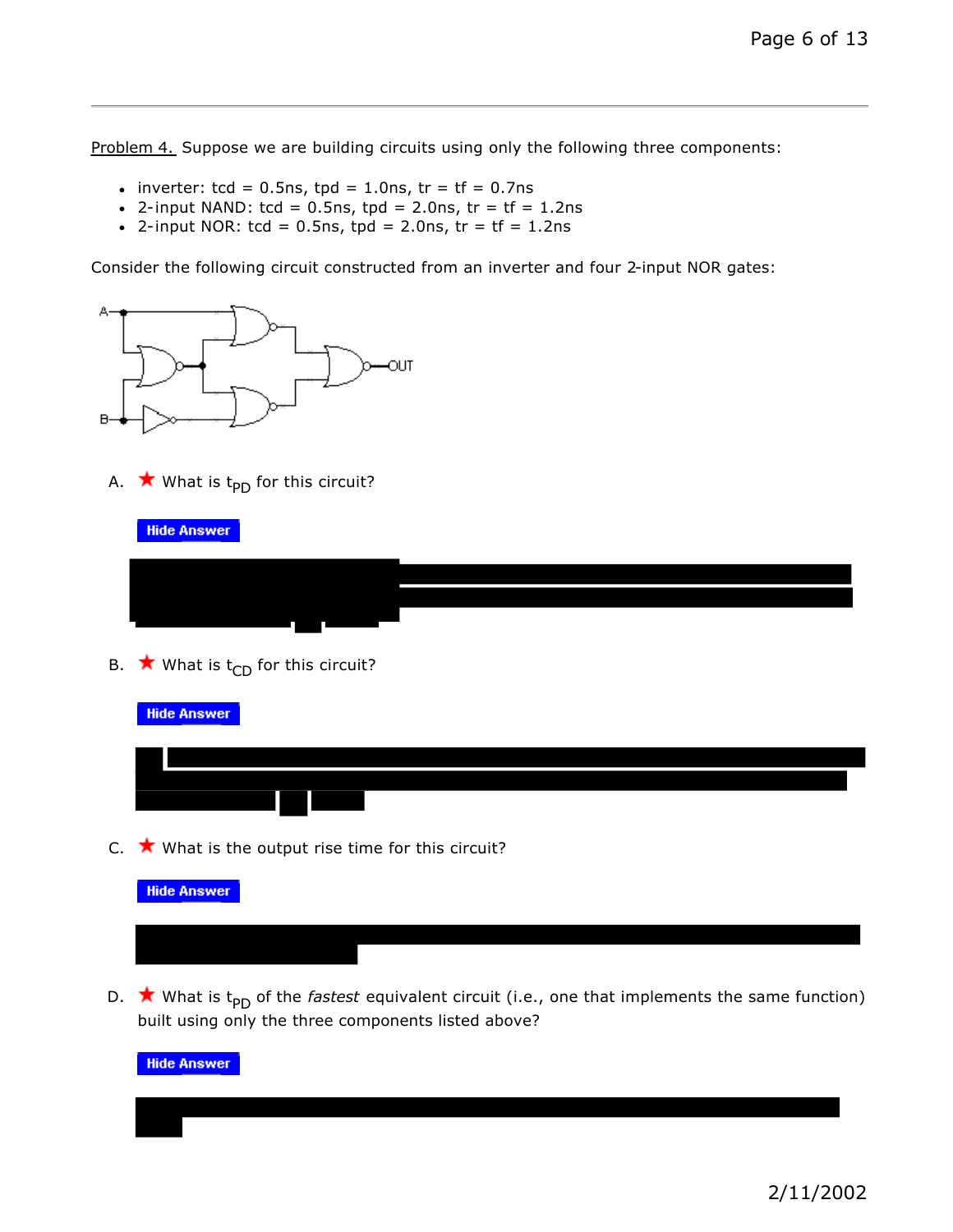

### Problem 6. **The Mysterious Circuit X**

A. Determine the function of the Circuit X, below, by writing out and examining its truth table. Give a minimal sum -of-products Boolean expression for each output.



**Hide Answer**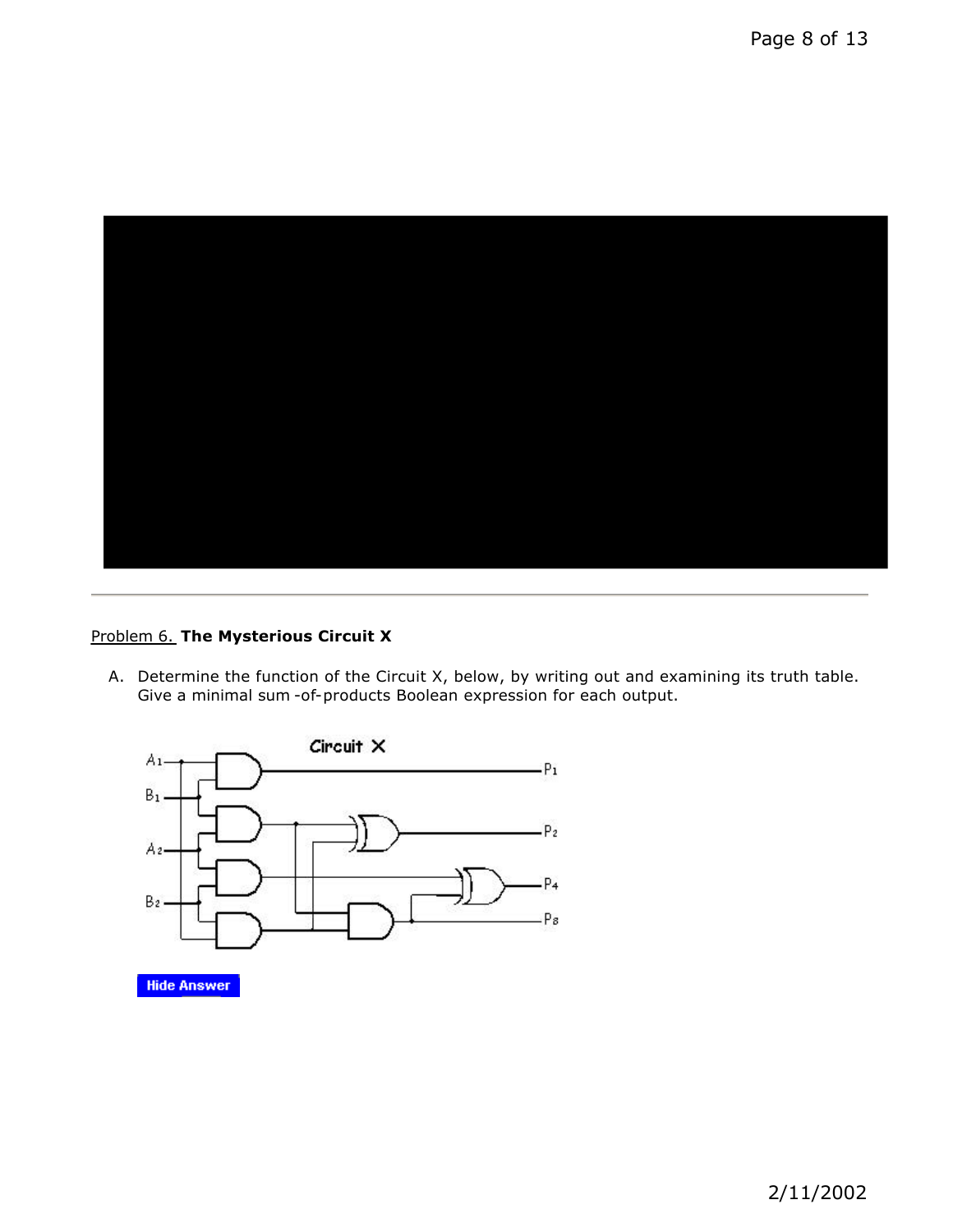| A <sub>2</sub> | A              | B <sub>2</sub> | B            | $P_8$        | $P_4$                                       | $P_2$          | P            |
|----------------|----------------|----------------|--------------|--------------|---------------------------------------------|----------------|--------------|
| $\bf{0}$       | 0              | $\mathbf{0}$   | 0            | 0            | $\mathbf{0}$                                | $\bf{0}$       | $\mathbf{0}$ |
| $\bf{0}$       | $\mathbf{0}$   | $\mathbf{0}$   | $\mathbf{1}$ | $\bf{0}$     |                                             | $\overline{0}$ | $\mathbf{0}$ |
| $\mathbf{0}$   | $\mathbf 0$    |                | 0            | $\bf{0}$     |                                             | $\bf{0}$       | $\mathbf{0}$ |
| $\bf{0}$       | $\overline{0}$ |                | 1            | $\bf{0}$     |                                             | $\bf{0}$       | $\mathbf{0}$ |
| $\bf{0}$       |                | $\mathbf 0$    | 0            | $\mathbf{0}$ |                                             | $\bf{0}$       | $\mathbf{0}$ |
| $\mathbf{0}$   |                | $\overline{0}$ | $\mathbf{1}$ | $\mathbf{0}$ |                                             | $\overline{0}$ | $\mathbf{1}$ |
| $\bf{0}$       |                |                | 0            | $\mathbf{0}$ |                                             |                | $\mathbf{0}$ |
| $\bf{0}$       |                | 1              | $\mathbf{1}$ | $\mathbf{0}$ | 00000000                                    |                | $\mathbf{1}$ |
|                | 0              | $^{\circ}$     | 0            | $\mathbf{0}$ |                                             | 0              | $\mathbf{0}$ |
|                | $\mathbf 0$    | $\overline{0}$ | l            | $\mathbf{0}$ |                                             |                | $\mathbf{0}$ |
|                | 0              |                | 0            | $\bf{0}$     | l                                           | 0              |              |
|                | 0              | l              | $\mathbf{1}$ | $\mathbf{0}$ |                                             |                | $_{0}^{0}$   |
|                |                | $\mathbf{0}$   | 0            | $\mathbf{0}$ |                                             | $\overline{0}$ | $\mathbf{0}$ |
|                |                | $\overline{0}$ | $\mathbf{1}$ | $\bf{0}$     | $\begin{smallmatrix}1\0\0\end{smallmatrix}$ |                | $\mathbf{1}$ |
|                |                |                | 0            | 0            | i                                           |                | $\mathbf{0}$ |
|                |                |                |              |              | $\overline{0}$                              | 0              | 1            |

B. For Circuit X assume that AND gates have a propagation of 2 nS and a contamination delay of 1nS, while XOR gates have a propagation delay of 3 nS and contamination delay of 2 nS.

Compute the aggregate contamination and propagation delays for Circuit X. What is the maximum frequency that the inputs of Circuit X be changed while insuring that all outputs are stable for 5 nS?



C. Suppose the gates below are added to Circuit X. How are the answers to part b) affected?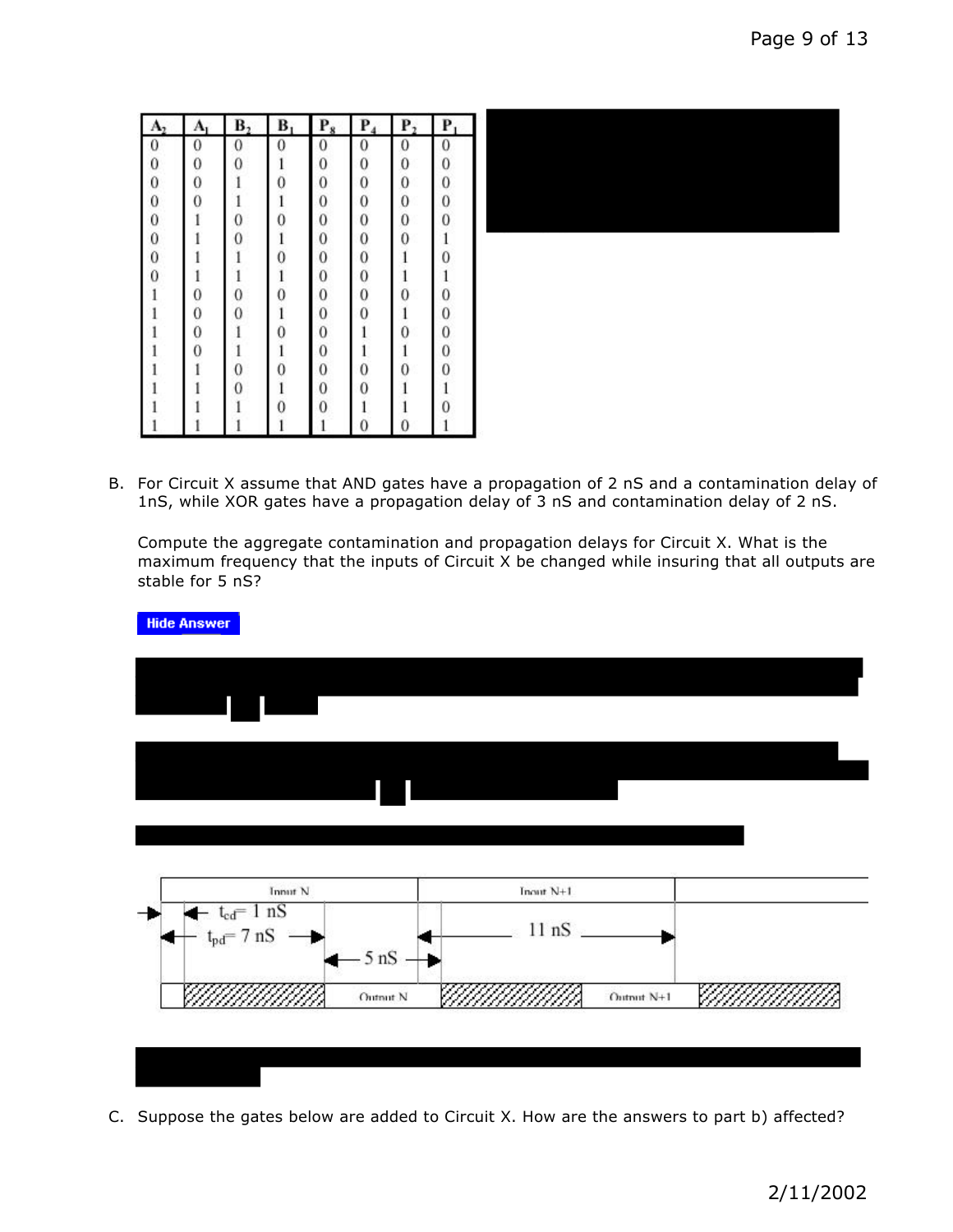# Page 10 of 13





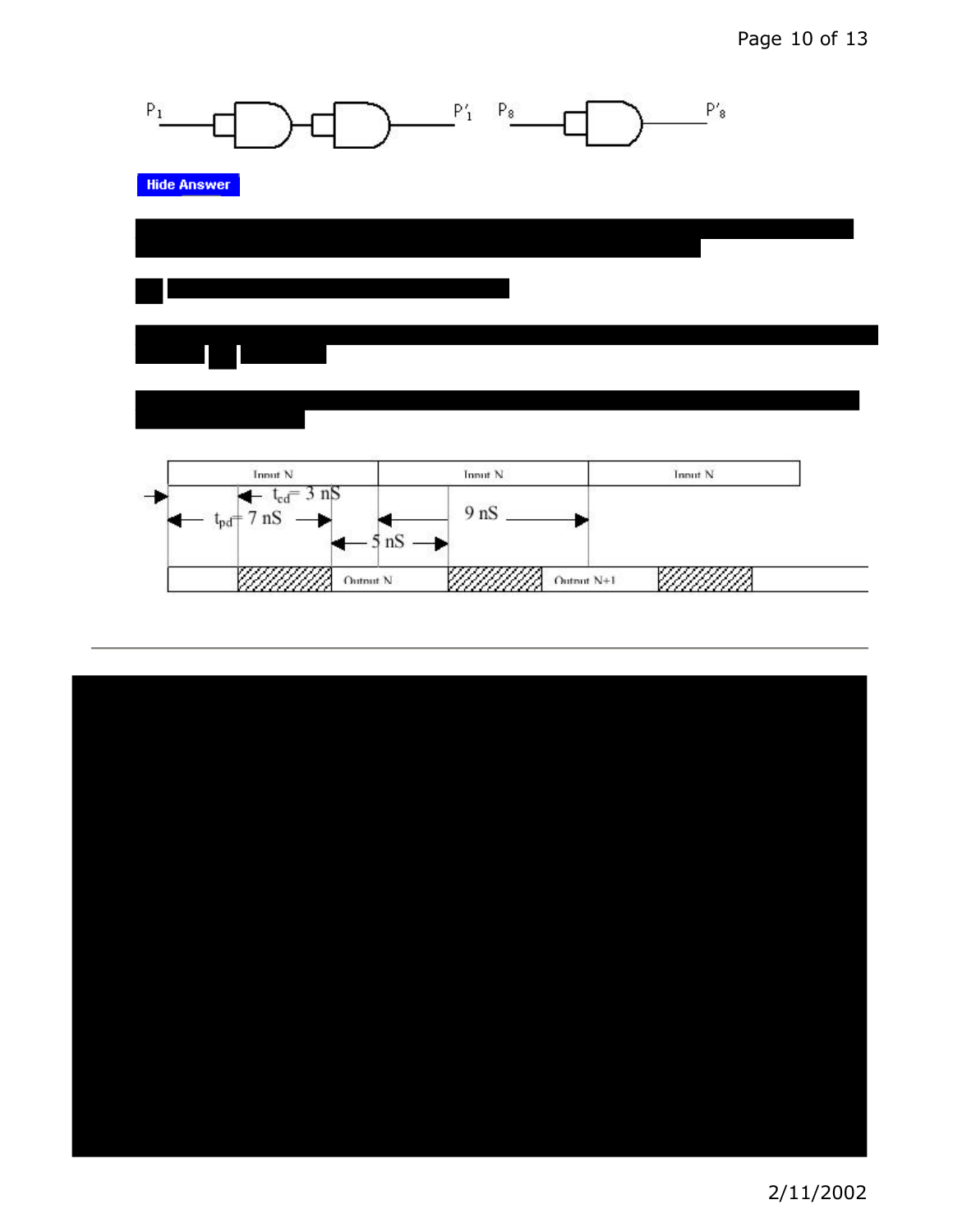### Massachusetts Institute of Technology

Department of Electrical Engineering and Computer Science 6.111 - Introductory Digital Systems Laboratory

**Problem Set 1** 

**Issued**: February 8, 2006 **Due**: February 21, 2006

#### **Boolean Algebra Practice Problems (do not turn in):**

Simplify each expression by algebraic manipulation. Try to recognize when it is appropriate to transform to the dual, simplify, and re-transform (e.g. no. 6). Try doing the problems before looking at the solutions which are at the end of this problem set.

| 1) $a+0=$                                | 15) $xy + xy =$               |
|------------------------------------------|-------------------------------|
| 2) $a \cdot 0 =$                         | 16) $x + yx =$                |
| 3) $a + a =$                             | 17) $(w+x+y+z)y =$            |
| 4) $a + a =$                             | 18) $(x + y)(x + y) =$        |
| 5) $a + ab =$                            |                               |
| 6) $a + ab =$                            | 19) $w + [w + (wx)] =$        |
| 7) $a(a+b) =$                            | 20) $x[x + (xy)] =$           |
| 8) $ab + ab =$                           | 21) $(x+x) =$                 |
| 9) $(a+b)(a+b) =$                        | 22) $(x + x) =$               |
| 10) $a(a+b+c+)=$                         | 23) $w + (wxyz) =$            |
| For (11), (12), (13), $f(a,b,c) = a+b+c$ | 24) $w \cdot (wxyz) =$        |
| 11) $f(a,b,ab) =$                        | 25) $xz + xy + zy =$          |
| 12) $f(a,b,a \cdot b) =$                 |                               |
|                                          | 26) $(x + z)(x + y)(z + y) =$ |
| 13) $f[a,b,(ab)] =$                      | 27) $x + y + xyz =$           |
| 14) $y + yy =$                           |                               |

### **Problem 1: Karnaugh Maps and Minimal Expressions**

For each of the following Boolean expressions, give:

- i) The truth table,
- ii) The Karnaugh map,
- iii) The MSP expression, (Show groupings)
- iv) The MPS expression. (Show groupings)

$$
I) \left( \overline{a} + b \cdot \overline{d} \right) \cdot \left( c \cdot b \cdot a + \overline{c} \cdot d \right)
$$

$$
2) \left( w \cdot \overline{x} + y \cdot \overline{z} + \overline{y} \cdot \overline{w} \cdot x \right)
$$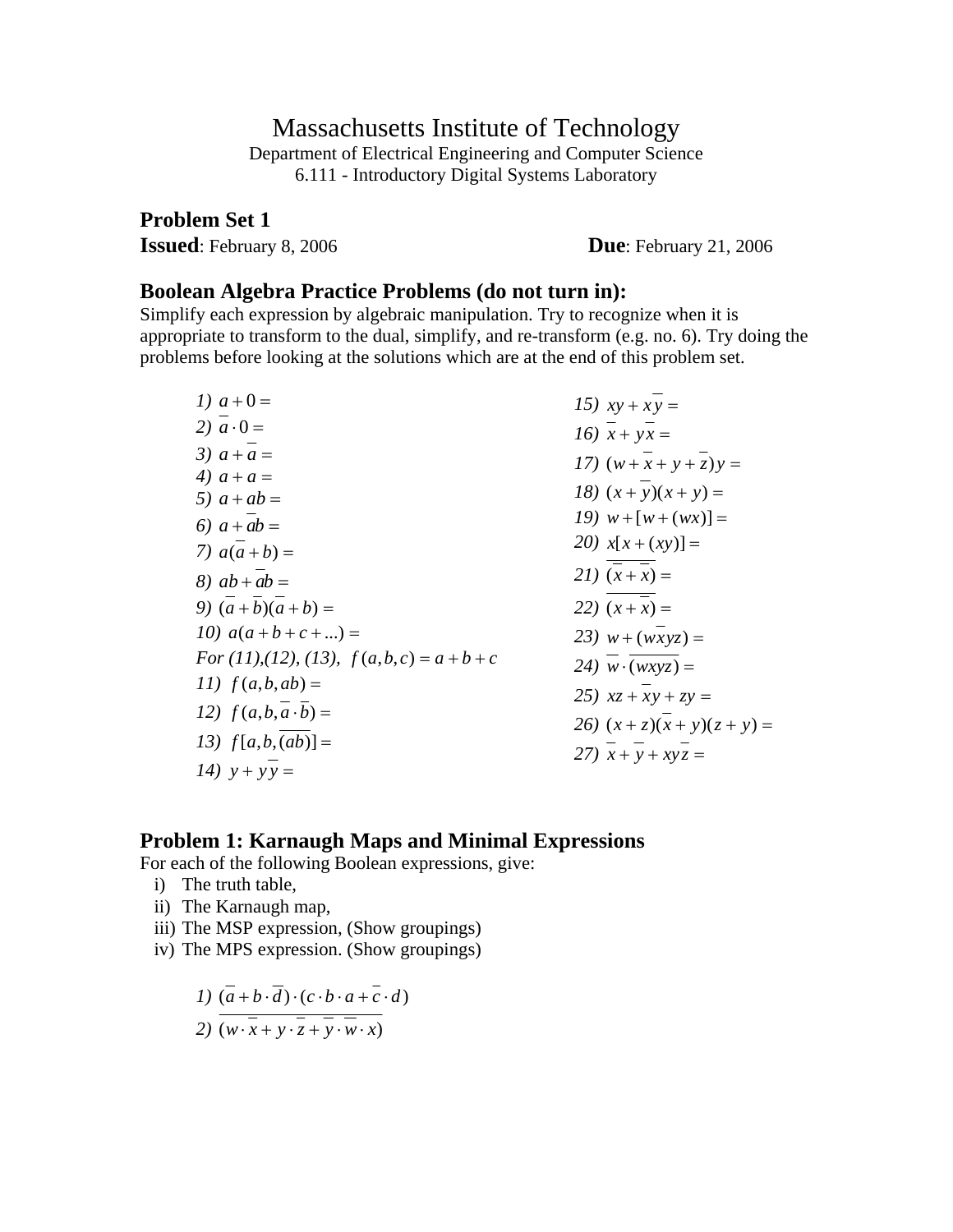### **Problem 2: Karnaugh Maps with "Don't Cares"**

Karnaugh Maps are useful for finding minimal implementations of Boolean expressions with only a few variables. However, they can be a little tricky when "don't cares" (X) are involved. Using the following K-Maps:



- i) Find the minimal sum of products expression. Show your groupings.
- ii) Find the minimal product of sums expression. Show your groupings.
- iii) Are your solutions unique? If not, list and show the other minimal expressions.
- iv) Does the MPS  $=$  MSP?

#### **Problem 3: DeMorgan's Theorem**

Use DeMorgan's Theorems to simplify the following expressions:

1) 
$$
\overline{\overline{(a+d)\cdot(\overline{b}+c)}}
$$
  
2) 
$$
\overline{\overline{(a\cdot b\cdot\overline{c})+(\overline{c}\cdot d)}}
$$
  
3) 
$$
\overline{\overline{a+d}\cdot\overline{b+\overline{c}\cdot\overline{c}+d}}
$$

### **Problem 4: Transistor/Gate Level Synthesis**

- *1)* Construct a transistor level circuit of the following function using NMOS and PMOS devices:  $F = \overline{A \cdot (B + C)}$
- *2)* Construct a gate level circuit of the same function only using NAND gates.